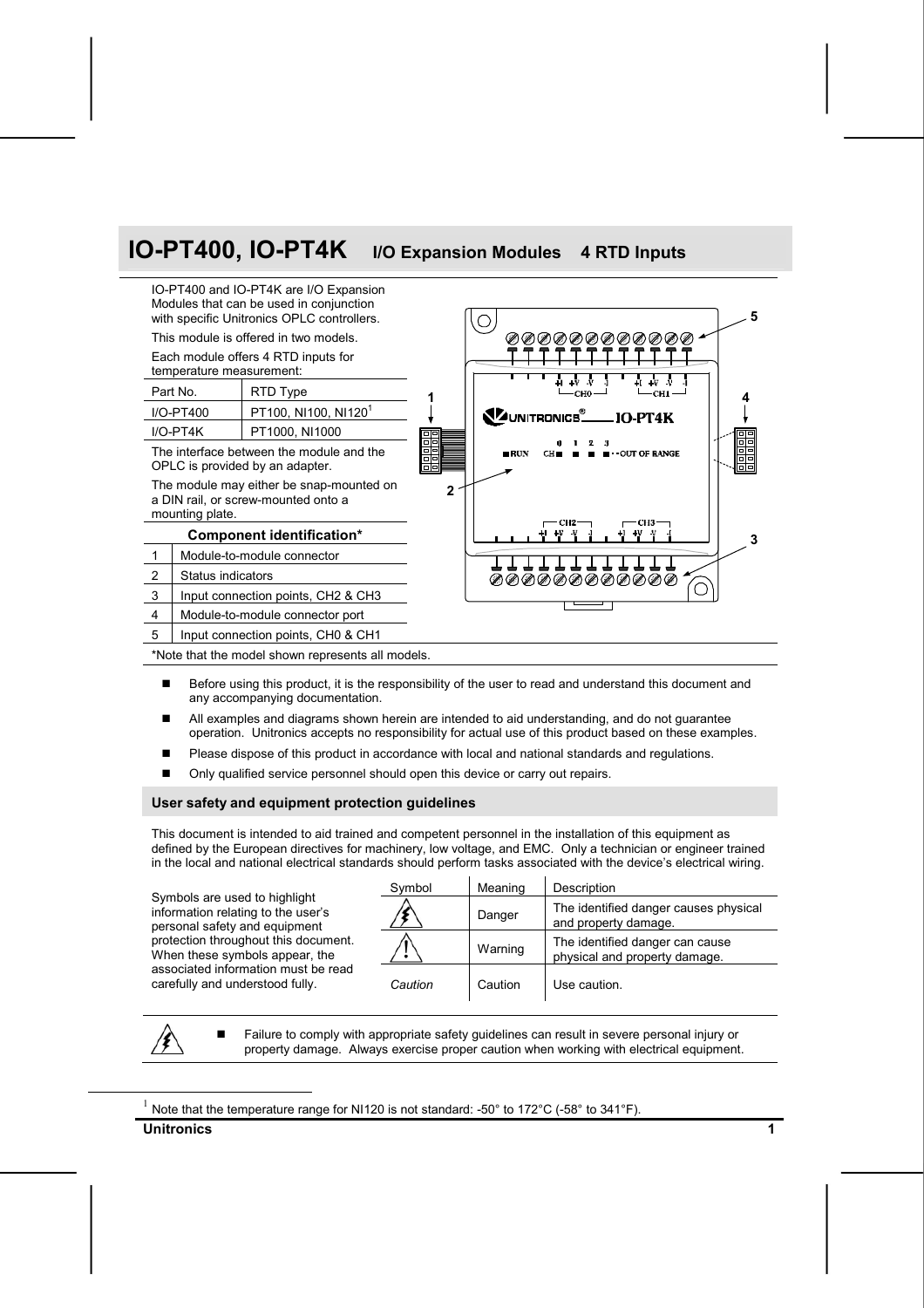- Check the user program before running it.
- Do not attempt to use this device with parameters that exceed permissible levels.
- Install an external circuit breaker and take appropriate safety measures against short-circuiting in external wiring.
- To avoid damaging the system, do not connect / disconnect the device when the power is on.

#### **Environmental Considerations**



■ Do not install in areas with: excessive or conductive dust, corrosive or flammable gas, moisture or rain, excessive heat, regular impact shocks or excessive vibration.

**EXECT** Leave a minimum of 10mm space for ventilation between the top and bottom edges of the device and the enclosure walls.

- Do not place in water or let water leak onto the unit.
- Do not allow debris to fall inside the unit during installation.

#### **Mounting the Module**

#### **DIN-rail mounting**

Snap the device onto the DIN rail as shown below; the module will be squarely situated on the DIN rail.



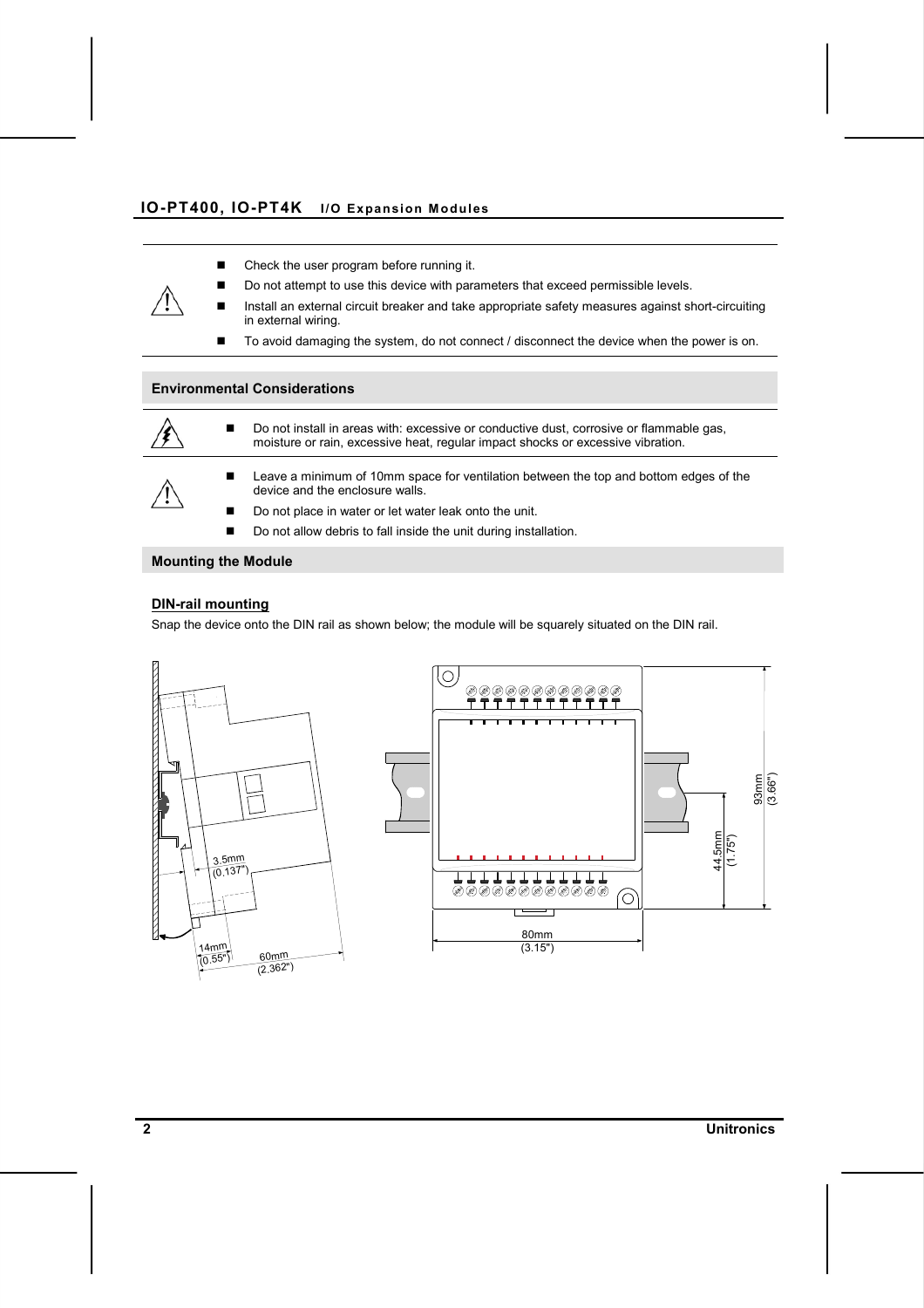#### **Screw-Mounting**

The figure below is not drawn to scale. It may be used as a guide for screw-mounting the module. Mounting screw type: either M3 or NC6-32.



**Unitronics 3**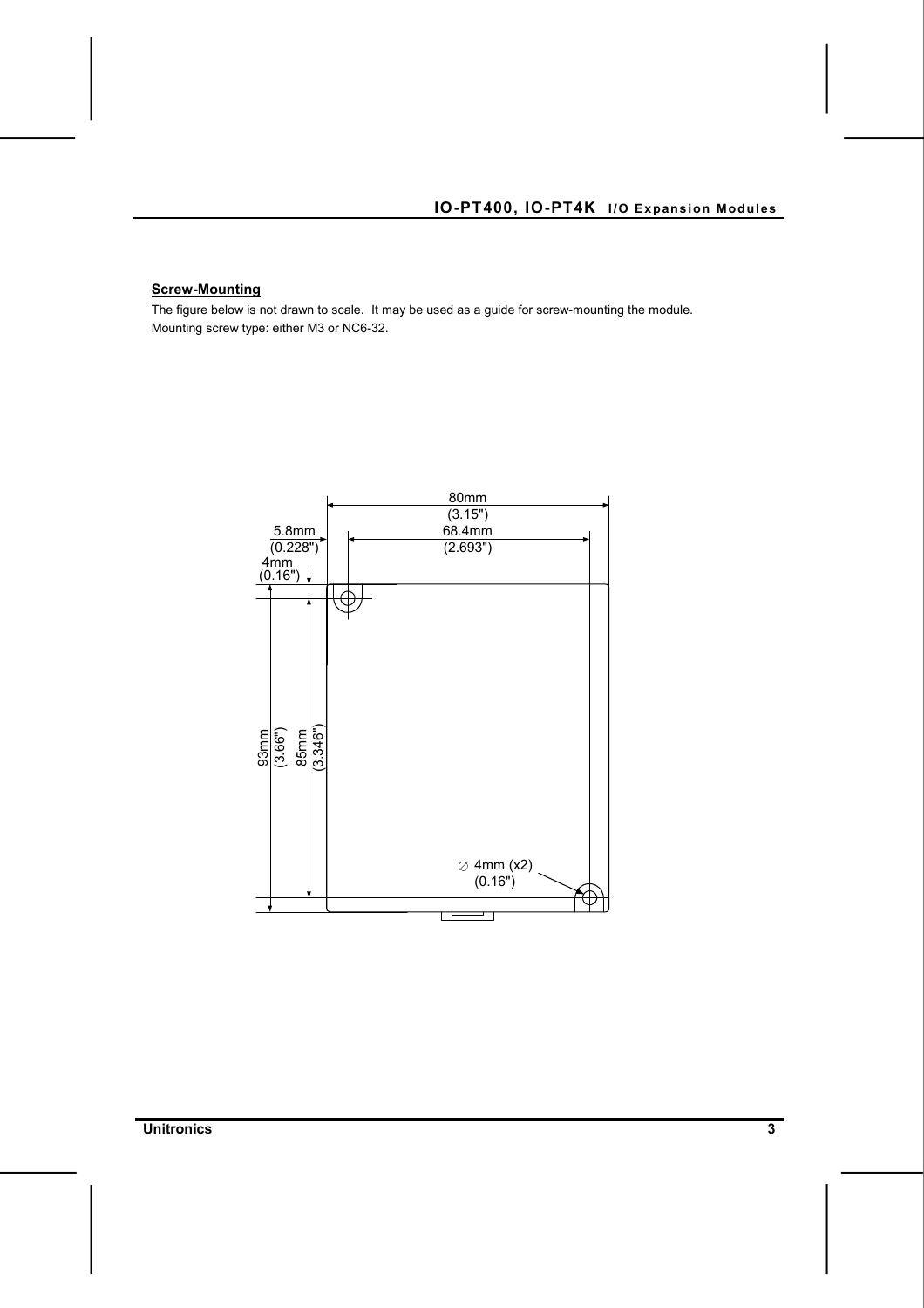#### **Connecting Expansion Modules**

An adapter provides the interface between the OPLC and an expansion module. To connect the I/O module to the adapter or to another module:

1. Push the module-to-module connector into the port located on the right side of the device.

Note that there is a protective cap provided with the adapter. This cap covers the port of the **final**  I/O module in the system.



 To avoid damaging the system, do not connect or disconnect the device when the power is on.





#### **Wiring Procedures**

Use crimp terminals for wiring; use 26-14 AWG wire (0.13 mm<sup>2</sup>-3.31 mm<sup>2</sup>) for all wiring purposes.

- 1. Strip the wire to a length of 7±0.5mm (0.250–0.300 inches).
- 2. Unscrew the terminal to its widest position before inserting a wire.
- 3. Insert the wire completely into the terminal to ensure that a proper connection can be made.
- 4. Tighten enough to keep the wire from pulling free.
- $\blacksquare$  To avoid damaging the wire, do not exceed a maximum torque of 0.5 N·m (5 kgf·cm).
- Do not use tin, solder, or any other substance on stripped wire that might cause the wire strand to break.
- Install at maximum distance from high-voltage cables and power equipment.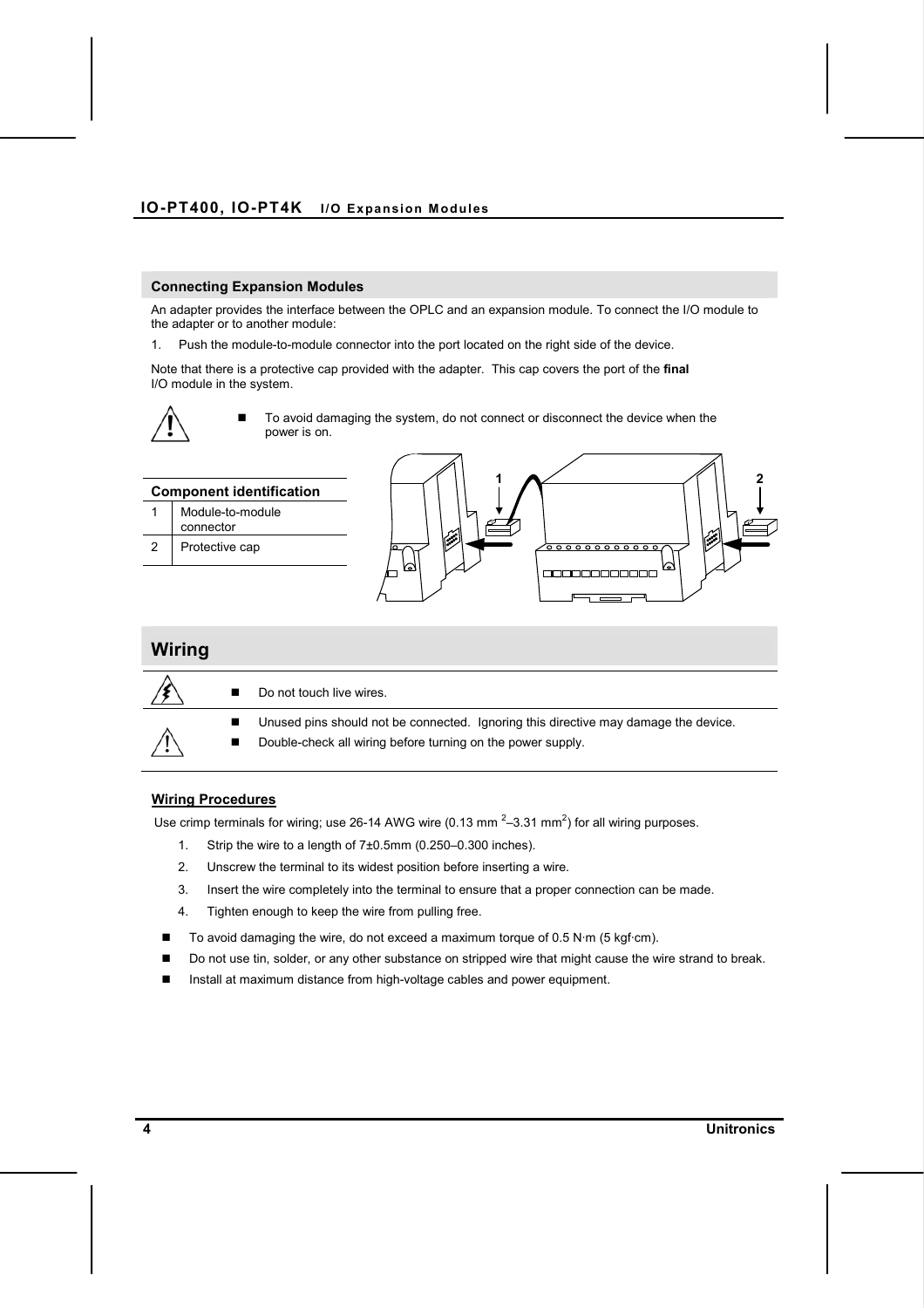#### **I/O Wiring—General**

- **Input or output cables should not be run through the same multi-core cable or share the same wire.**
- Allow for voltage drop and noise interference with input lines used over an extended distance. Use wire that is properly sized for the load.

#### **Analog Inputs**

■ Shields should be connected at the signal source.



\* RTD input types PT1000/NI1000 support a two-wire connection, because the high resistance (1000 ohm) of the sensor element compensates for voltage drop.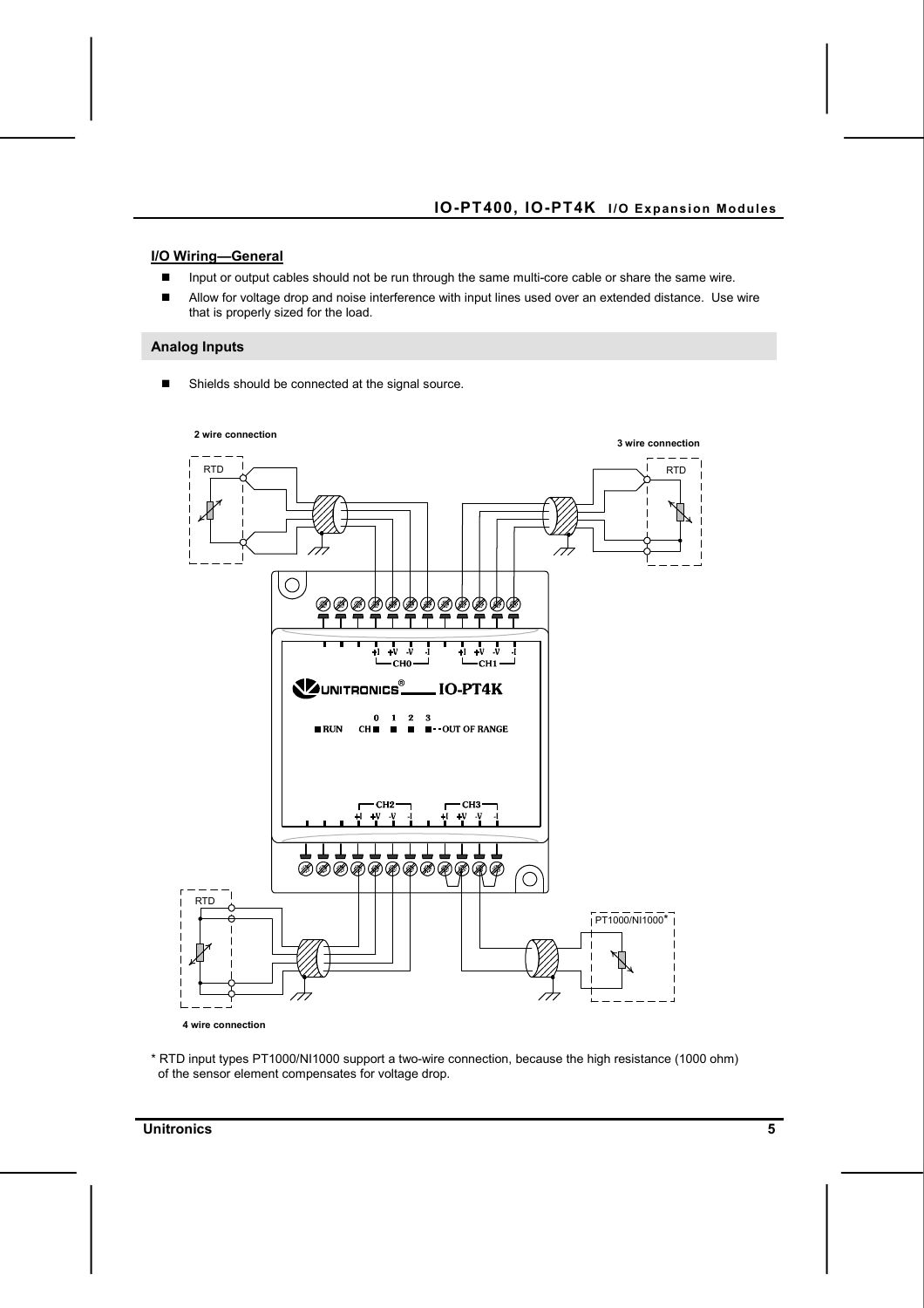# **IO-PT400, IO-PT4K Technical Specifications**

| Max. current consumption<br>Typical power consumption<br>Status indicator | 35mA maximum from the adapter's 5VDC<br>0.09W @ 5VDC                                                                               |                         |            |  |
|---------------------------------------------------------------------------|------------------------------------------------------------------------------------------------------------------------------------|-------------------------|------------|--|
| (RUN)                                                                     | Green LED:<br>-Lit when a communication link is established between module and OPLC.<br>-Blinks when the communication link fails. |                         |            |  |
| <b>Analog Inputs</b>                                                      |                                                                                                                                    |                         |            |  |
| Number of inputs                                                          | 4                                                                                                                                  |                         |            |  |
| Model number                                                              | I/O-PT400                                                                                                                          | $I/O-PT4K$              |            |  |
| RTD type                                                                  | PT100, NI100, NI120                                                                                                                | PT1000, NI1000          |            |  |
| Temperature coefficient $\alpha$                                          | PT: 385/392, NI100: 618, NI120: 672                                                                                                | PT: 385/392, NI: 618    | See Note 1 |  |
| Temperature unit                                                          | °C and °F                                                                                                                          |                         |            |  |
| Temperature range                                                         |                                                                                                                                    |                         |            |  |
| PT100/1000                                                                | $-50^{\circ}$ to 460 $^{\circ}$ C (-58 $^{\circ}$ to 860 $^{\circ}$ F)                                                             |                         |            |  |
| NI100/1000                                                                | -50° to 232°C (-58° to 449°F)                                                                                                      |                         |            |  |
| <b>NI120</b>                                                              | -50° to 172°C (-58° to 341°F)                                                                                                      |                         |            |  |
| Isolation                                                                 | None                                                                                                                               |                         |            |  |
| Resolution                                                                | 12-bit (4096 units)                                                                                                                |                         |            |  |
| Measurement resolution                                                    | $\pm 0.1^{\circ}$ C (0.1 $^{\circ}$ F). See Note 2.                                                                                |                         |            |  |
| Conversion method                                                         | Successive approximation                                                                                                           |                         |            |  |
| Conversion time                                                           | 40msec                                                                                                                             |                         |            |  |
| Input impedance                                                           | $10MΩ$ minimum                                                                                                                     |                         |            |  |
| Auxiliary current                                                         |                                                                                                                                    |                         |            |  |
| PT100/NI100/NI120                                                         | 1.9mA                                                                                                                              |                         |            |  |
| PT1000/NI1000                                                             | 0.19mA                                                                                                                             |                         |            |  |
| Linearity error                                                           | I/O-PT400                                                                                                                          | $I/O-PT4K$              |            |  |
|                                                                           | ±0.3°C (0.6°F) (±0.05%)                                                                                                            | ±0.4°C (0.8°F) (±0.06%) |            |  |
| Temperature accuracy                                                      | $±0.4$ °C (0.8°F)                                                                                                                  |                         |            |  |
| Status indicators                                                         |                                                                                                                                    |                         |            |  |
| (OUT OF RANGE)                                                            | Red LEDs-Lit when the corresponding input measures an analog value                                                                 |                         |            |  |
|                                                                           | (temperature) outside of the permissible range. See Note 3.                                                                        |                         |            |  |
| Connection options                                                        | 2. 3 or 4 wires                                                                                                                    |                         |            |  |
| Environmental                                                             | IP20 / NEMA1                                                                                                                       |                         |            |  |
| Operating temperature                                                     | 0 $\degree$ to 50 $\degree$ C (32 to 122 $\degree$ F)                                                                              |                         |            |  |
| Storage temperature                                                       | -20° to 60°C (-4 to 140° F)                                                                                                        |                         |            |  |
| Relative Humidity (RH)                                                    | 10% to 95% (non-condensing)                                                                                                        |                         |            |  |
| Dimensions (WxHxD)                                                        | 80 x 93 x 60mm (3.15 x 3.66 x 2.362")                                                                                              |                         |            |  |
| Weight                                                                    | 140.3g (4.94oz.)                                                                                                                   |                         |            |  |
| Mounting                                                                  | Either onto a 35mm DIN-rail or screw-mounted.                                                                                      |                         |            |  |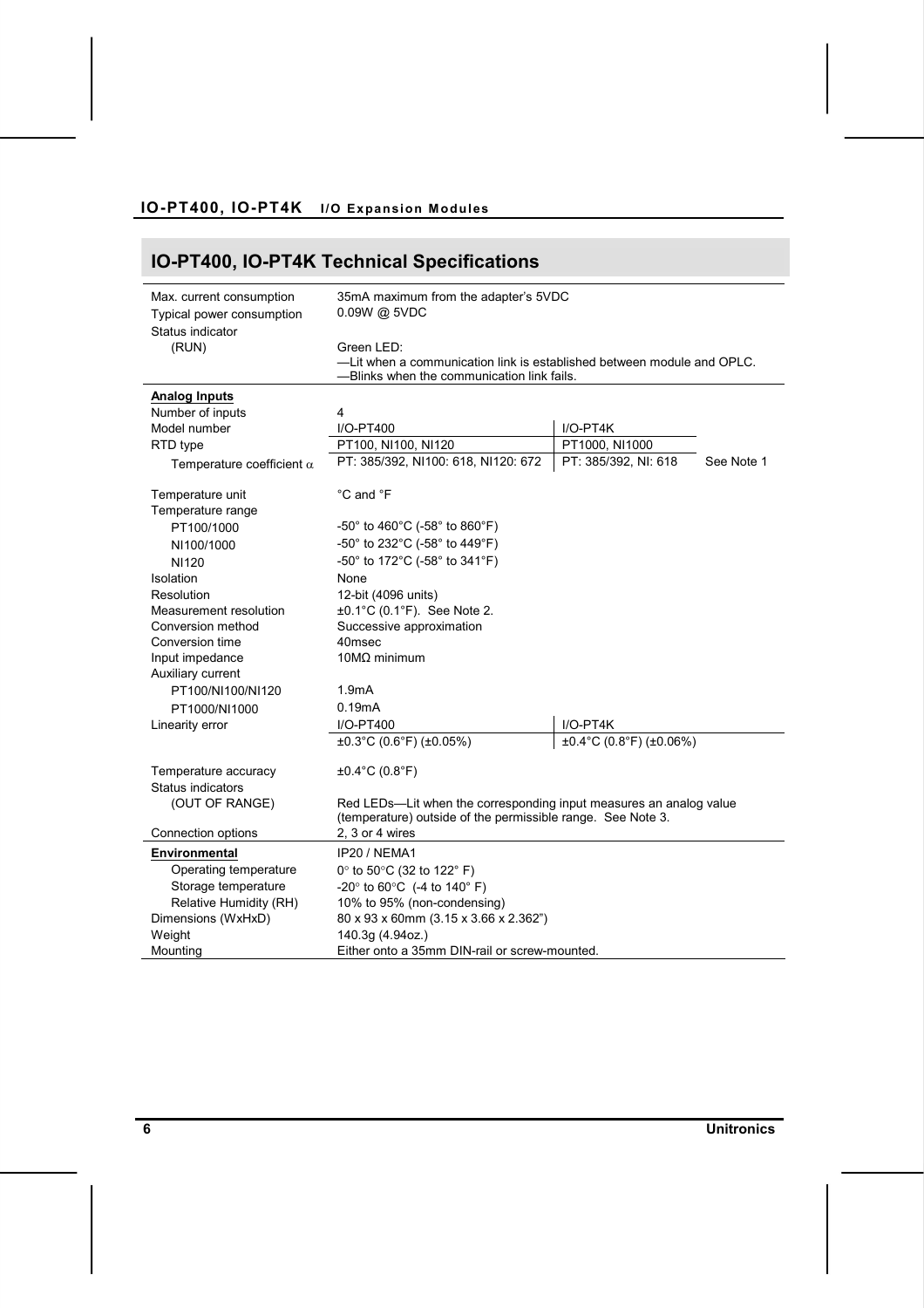| Notes: |                                                                                                                                |  |                                                                                                            |  |  |
|--------|--------------------------------------------------------------------------------------------------------------------------------|--|------------------------------------------------------------------------------------------------------------|--|--|
| 1.     | Alpha $(\alpha)$ type is selected in software. The PT default setting is 385.                                                  |  |                                                                                                            |  |  |
| 2.     | The input analog value represents the temperature value as follows:<br>Actual measured temperature: 26.2°C<br>Analog value-262 |  |                                                                                                            |  |  |
| 3.     | The temperature values can also indicate certain faults as shown in the following table.                                       |  |                                                                                                            |  |  |
|        |                                                                                                                                |  |                                                                                                            |  |  |
|        | <b>Possible Cause</b><br>Value                                                                                                 |  |                                                                                                            |  |  |
|        | $-10000$ ( $-1000^\circ$ )                                                                                                     |  | Input temperature is out of the permissible range<br>(under $-50^{\circ}$ C)                               |  |  |
|        |                                                                                                                                |  | -I signal is not connected                                                                                 |  |  |
|        |                                                                                                                                |  | Sensor is short-circuited                                                                                  |  |  |
|        | 10000 (1000°)                                                                                                                  |  | Input temperature is out of the permissible range<br>(PT: over 460°C) (NI: over 232°C) (NI120: over 172°C) |  |  |
|        |                                                                                                                                |  | Sensor is not connected to input                                                                           |  |  |
|        |                                                                                                                                |  | +1 or +V signals are not connected                                                                         |  |  |
|        |                                                                                                                                |  | -I and -V signals are not connected                                                                        |  |  |